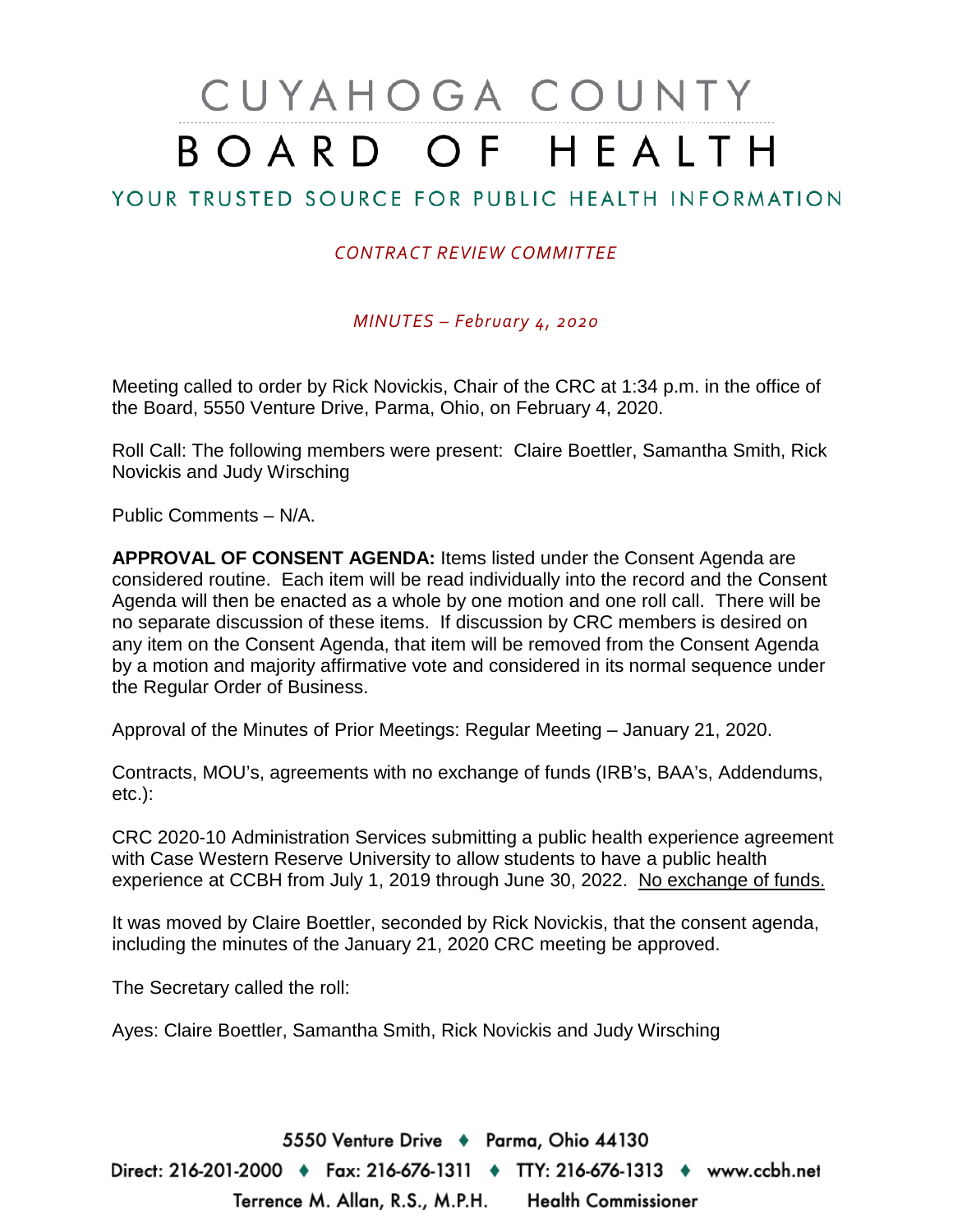#### **CONTRACTS AND AWARDS:**

Tabled Items

CRC 2020-1 Ryan White Part A Program – Direct Services - RFP 2019-01

It was moved by Claire Boettler, seconded by Judy Wirsching that the following quotes (CRC 2020-1) in response to RFP #2019-01 for Ryan White Part A Program – Direct Services be accepted as the lowest and best, and a recommendation to award a contract to the following agencies be submitted to the CRC and/or Board for approval pending budget negotiations (ref. enclosed):

AIDS Taskforce of Greater Cleveland Circle Health Services Cleveland Clinic Foundation Dept. of Senior and Adult Services (DSAS) Family Planning Services of Lorain County Far West Center May Dugan **MercyHealth** MetroHealth Medical Center Neighborhood Family Practice Nueva Luz URC Signature Health University Hospitals of Cleveland

The Secretary called the roll:

Ayes: Claire Boettler, Samantha Smith, Rick Novickis and Judy Wirsching

New Items For Review

Bid/Quote Openings ≥ \$25,000.00

CRC 2020-11 Silver Oak Landfill Closure - RFP 2020-01 Silver Oak Landfill Closure

CRC 2020-11 No bids were received by the deadline outlined in the Request For Proposal (RFP) Silver Oak Landfill Closure – RFP# 2020-01 (ref. enclosed). It was moved by Rick Novickis, seconded by Judy Wirsching that item CRC 2020-11 Silver Oak Landfill Closure – RFP# 2020-01 be removed from the CRC agenda. The Silver Oak Landfill Closure project will be reviewed in more detail with the Ohio EPA.

Silver Oak Landfill Closure Bid Openings presented by: Judy Wirsching

5550 Venture Drive + Parma, Ohio 44130 Direct: 216-201-2000 ♦ Fax: 216-676-1311 ♦ TTY: 216-676-1313 ♦ www.ccbh.net Terrence M. Allan, R.S., M.P.H. **Health Commissioner**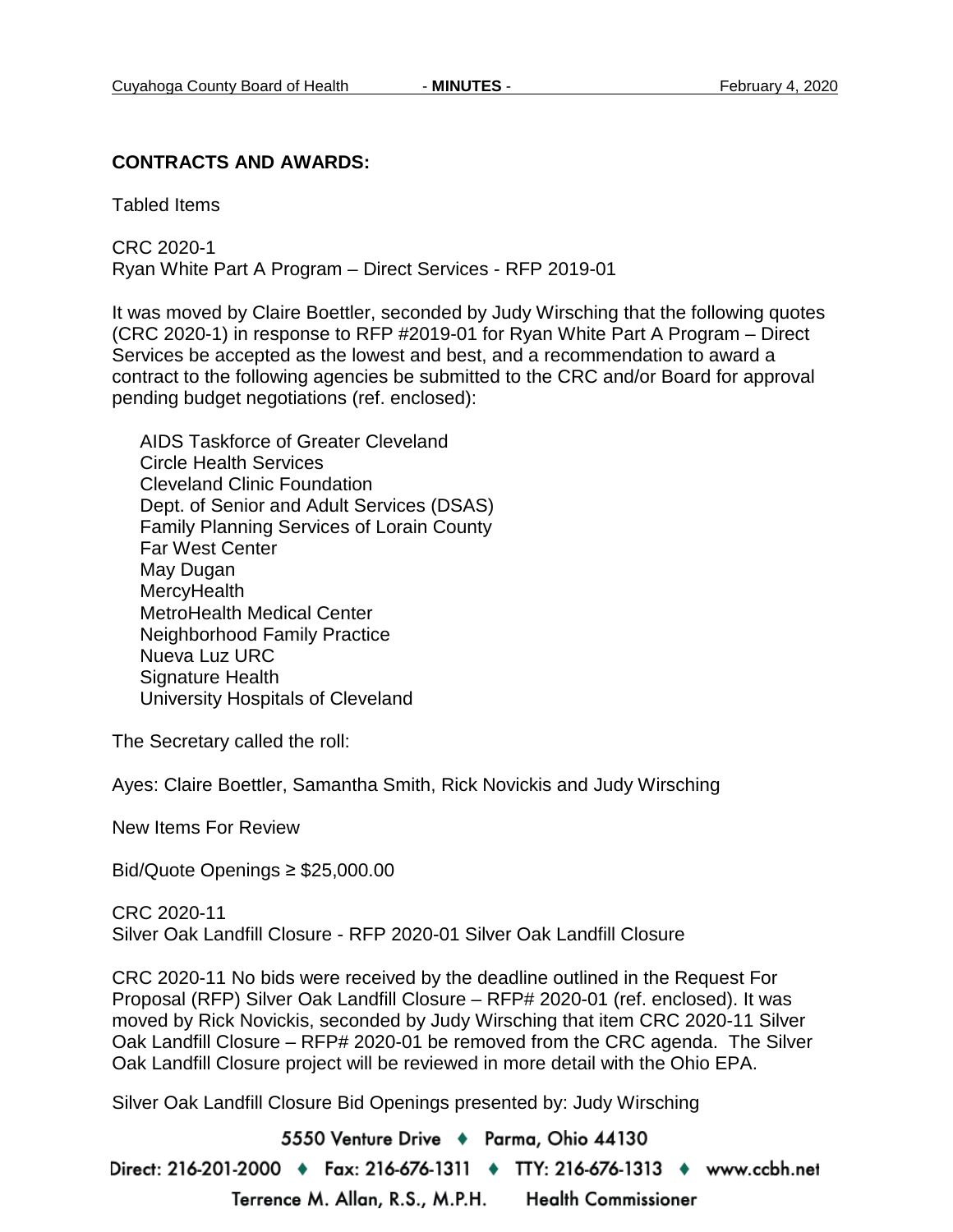The Secretary called the roll:

Ayes: Claire Boettler, Samantha Smith, Rick Novickis and Judy Wirsching

CRC 2020-12 RFP 2020-02 HIV Prevention Program

CRC 2020-12 Sealed bids were received from the following contractors by the deadline outlined in the Request For Proposal (RFP) HIV Prevention Program – RFP# 2020-02 (ref. enclosed):

| <b>Care Alliance</b>                          | 02/04/20 @ 9:07 am | \$42,930.80  |
|-----------------------------------------------|--------------------|--------------|
| Cleveland Treatment Center, Inc.              | 02/03/20 @ 2:18 pm | \$131,149.00 |
| Aids Taskforce of Greater Cleveland           | 02/03/20 @ 3:40 pm | \$149,447.00 |
| <b>Cleveland Clinic</b>                       | 02/03/20 @ 8:37 am | \$97,616.75  |
| <b>Cleveland Clinic</b>                       | 02/04/20 @ 8:27 am | \$101,283.00 |
| Lorain County Public Health                   | 02/03/20 @ 4:03 pm | \$149,000.00 |
| Aids Health Care Foundation                   | 02/03/20 @ 3:37 pm | \$284,006.00 |
| Aids Funding Collaborative                    | 02/03/20 @ 3:57 pm | \$50,000.00  |
| <b>Medina County Health Department</b>        | 02/04/20 @ 8:54 am | \$30,473.40  |
| Northern Ohio Recovery Association (N.O.R.A.) | 02/03/20 @ 3:07 pm | \$70,000.00  |
| <b>Circle Health</b>                          | 02/04/20 @ 9:22 am | \$150,000.00 |
| Signature Health                              | 02/04/20 @ 8:44 am | \$158,110.00 |

HIV Prevention Program Bid Openings presented by: Melissa Rodrigo

The bids listed above were provided to the program staff for completion of the evaluation process.

Lead Program Bid Openings Presented by: Stephanie McConoughey

It was moved by Claire Boettler, seconded by Samantha Smith that the following quote (CRC 2020-13) for 1634 Larchmont Ave. Up & Down, Lakewood, Ohio 44107 be accepted as the lowest and best, and a recommendation that a contract be awarded to American Builders & Applicators in an amount not to exceed \$26,375.00 be submitted to the Board for approval (ref. enclosed).

The Secretary called the roll:

Ayes: Claire Boettler, Samantha Smith, Rick Novickis and Judy Wirsching

Bid/Quote Openings < \$25,000.00

Lead Program Bid Openings Presented by: Stephanie McConoughey

5550 Venture Drive + Parma, Ohio 44130

Direct: 216-201-2000 ♦ Fax: 216-676-1311 ♦ TTY: 216-676-1313 ♦ www.ccbh.net Terrence M. Allan, R.S., M.P.H. Health Commissioner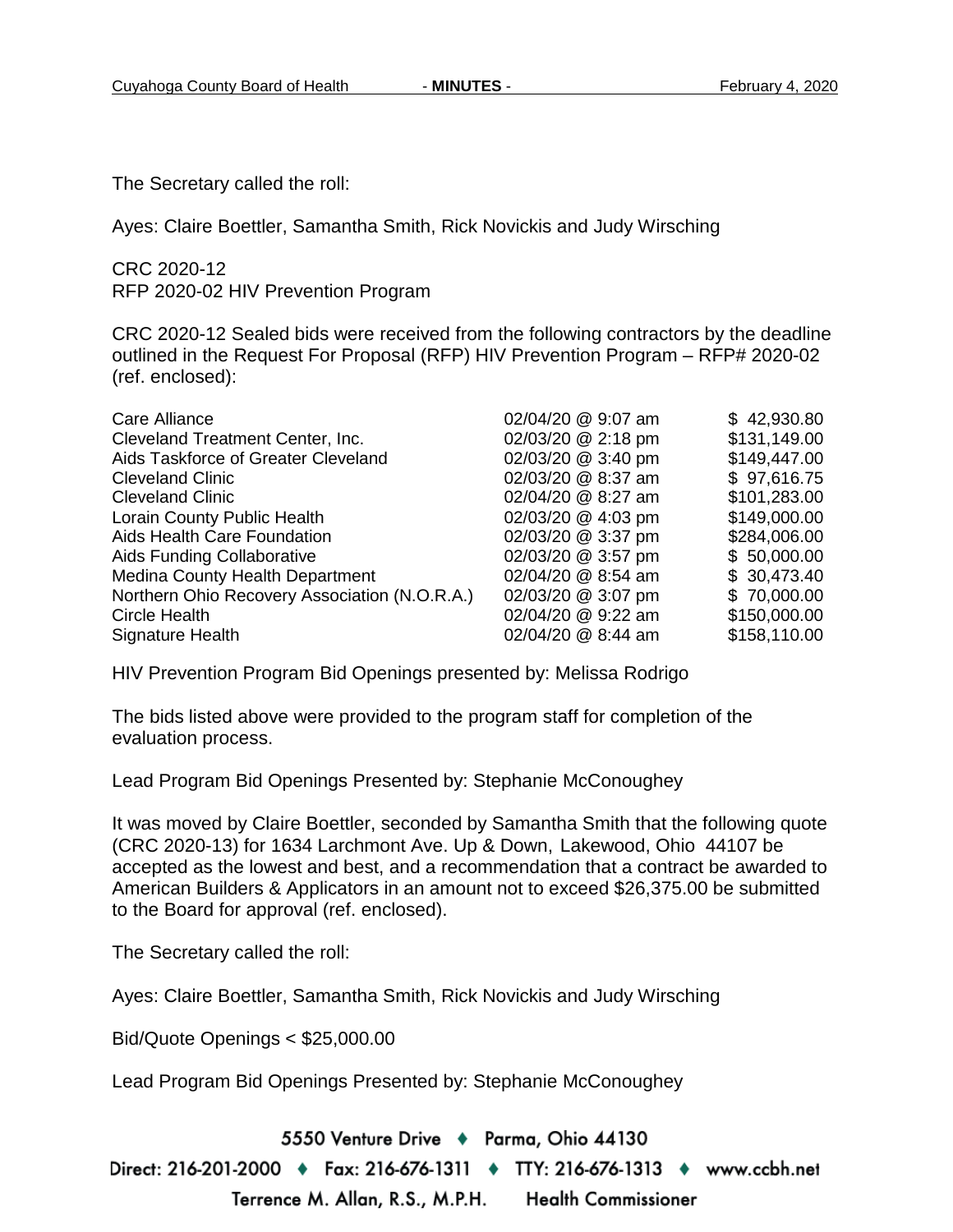It was moved by Claire Boettler, seconded by Judy Wirsching that the following quote (CRC 2020-14) for 23950 Glenbrook Blvd., Euclid, Ohio 44117 be accepted as the lowest and best, and a contract be awarded to Paragon CMS in an amount not to exceed \$7,455.00 be approved (ref. enclosed).

The Secretary called the roll:

Ayes: Claire Boettler, Samantha Smith, Rick Novickis and Judy Wirsching

It was moved by Claire Boettler, seconded by Samantha Smith that the following quote (CRC 2020-15) for 5209 Joseph St., Maple Heights, Ohio 44137 be accepted as the lowest and best, and a contract be awarded to Green Home Solutions in an amount not to exceed \$16,800.00 be approved (ref. enclosed).

The Secretary called the roll:

Ayes: Claire Boettler, Samantha Smith, Rick Novickis and Judy Wirsching

Expenditures: Contracts up to \$25,000.00

It was moved by Rick Novickis, seconded by Claire Boettler that the contract (CRC 2020-16) with Northeast Ohio Alliance for Hope (NOAH) under the 2020 Creating Healthy Communities (CHC) grant from January 1, 2020 through December 31, 2020 in an amount not to exceed \$22,000.00 be approved.

Presented by: Nichelle Shaw

Purpose: To coordinate supermarket access work, support planning and build resident leadership.

Funding Source: 100% reimbursable through FY2020 CHC grant.

The Secretary called the roll:

Ayes: Claire Boettler, Samantha Smith, Rick Novickis and Judy Wirsching

It was moved by Judy Wirsching, seconded by Rick Novickis that the addendums (CRC 2020-17) to the contracts with the following agencies under the 2019/2020 HRSA Ryan White Part A Program grant be approved:

|                                                                             | Amount to be paid<br>not to exceed: |              |
|-----------------------------------------------------------------------------|-------------------------------------|--------------|
|                                                                             | From                                | To           |
| Circle Health Services (2019-42 & 2019-119)                                 | \$168,188.00                        | \$152,788.00 |
| Mercy Health (2019-42 & 2019-203)                                           | \$280,481.00                        | \$293,481.00 |
| 5550 Venture Drive + Parma, Ohio 44130                                      |                                     |              |
| Direct: 216-201-2000 ♦ Fax: 216-676-1311 ♦ TTY: 216-676-1313 ♦ www.ccbh.net |                                     |              |
| Terrence M. Allan, R.S., M.P.H. Health Commissioner                         |                                     |              |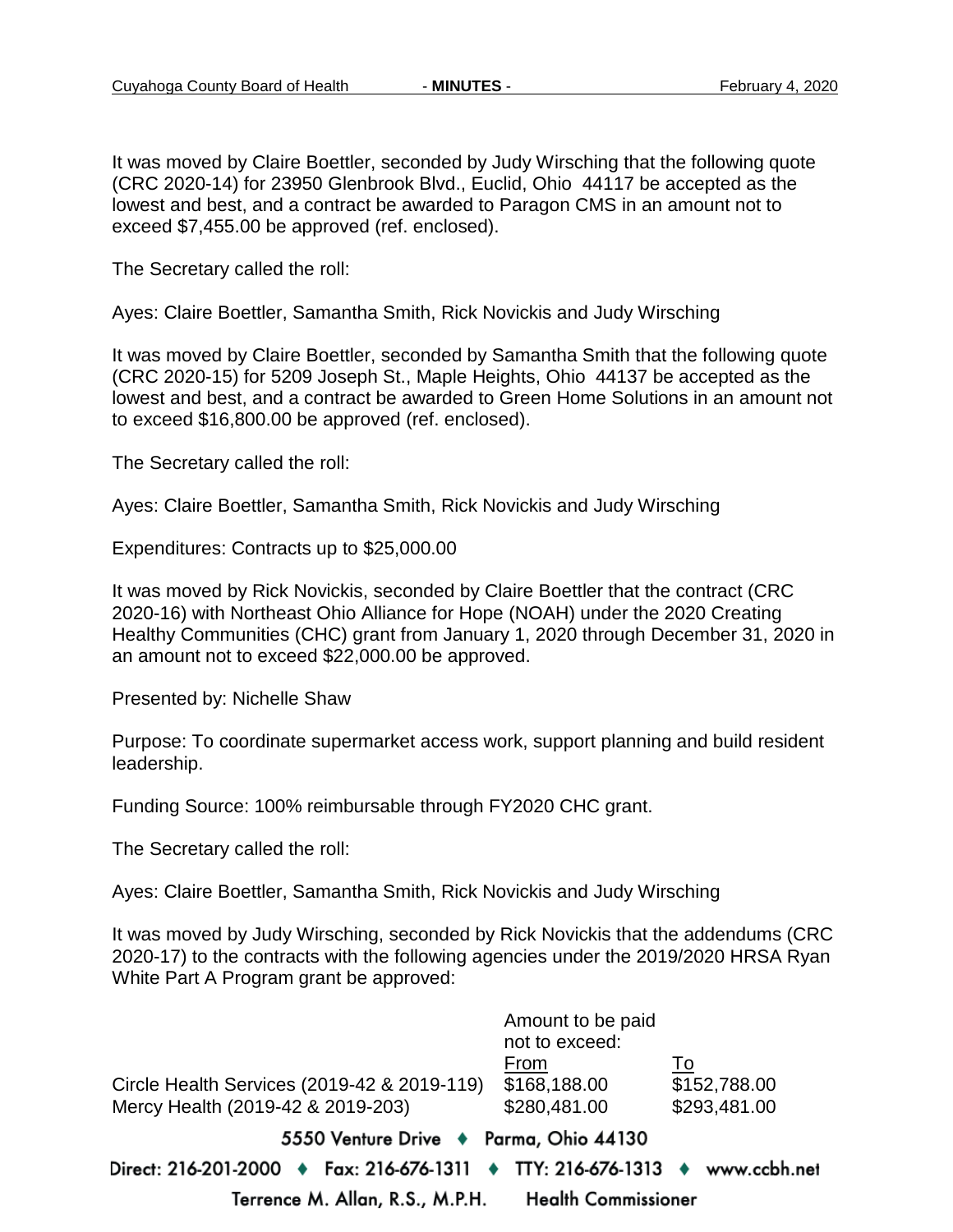Presented by: Claire Boettler

Purpose: To provide services to low-income, uninsured and underinsured HIV positive persons.

Funding Source: 100% reimbursable through the FY2019 HRSA Ryan White grant.

The Secretary called the roll:

Ayes: Claire Boettler, Samantha Smith, Rick Novickis and Judy Wirsching

It was moved by Judy Wirsching, seconded by Claire Boettler that the contract (CRC 2020-18) with A.J. Boggs & IXN dba IXN under the Ryan White Part A grant from February 29, 2020 through February 28, 2021 in an amount not to exceed \$18,306.09 be approved.

Presented by: Claire Boettler

Purpose: To collect and host the cumulative client level data for Ryan White.

Funding Source: 100% reimbursable through the FY2020 Ryan White grant.

The Secretary called the roll:

Ayes: Claire Boettler, Samantha Smith, Rick Novickis and Judy Wirsching

It was moved by Claire Boettler, seconded by Rick Novickis that the addendum (CRC 2020-19) to the contract with TRAIT Brand Partners (CRC 2019-163) under the Teen Wellness Initiative (TWI) grant to increase the amount paid to TRAIT Brand Partners from not to exceed \$5,500.00 to \$12,125.00 be approved.

Presented by: Brandy Eaton

Purpose: To provide web hosting, security and maintenance for 216Teens.org.

Funding Source: 100% reimbursable through the FY2019 TWI grant.

The Secretary called the roll:

Ayes: Claire Boettler, Samantha Smith, Rick Novickis and Judy Wirsching

It was moved by Judy Wirsching, seconded by Claire Boettler that the contract (CRC 2020-20) with Michael A. Dolan from January 22, 2020 through December 31, 2021 in an amount not to exceed \$10,000.00 be approved.

5550 Venture Drive + Parma, Ohio 44130

Direct: 216-201-2000 ♦ Fax: 216-676-1311 ♦ TTY: 216-676-1313 ♦ www.ccbh.net Terrence M. Allan, R.S., M.P.H. **Health Commissioner**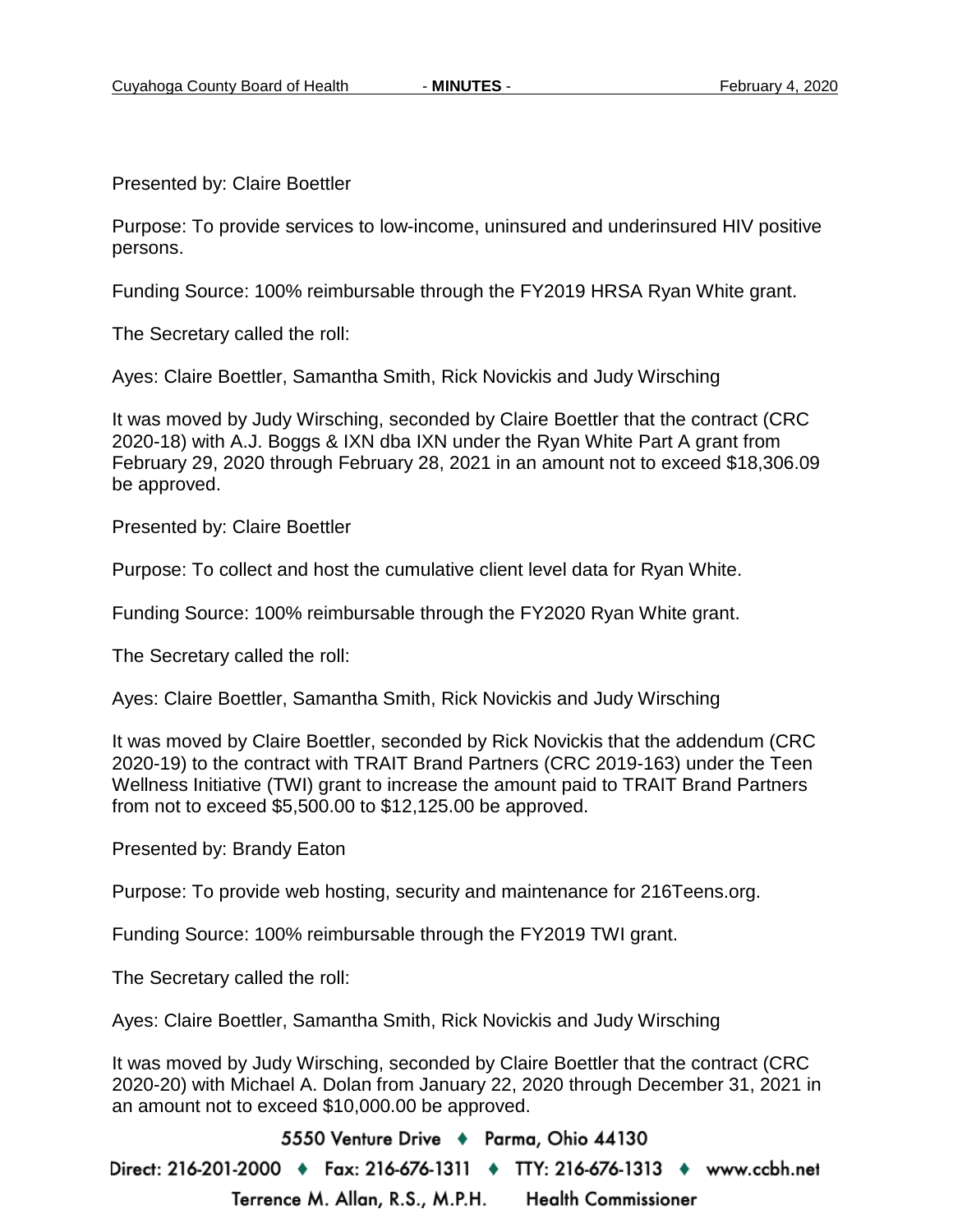Presented by: Rick Novickis

Purpose: To serve as Hearing Officer on behalf of CCBH.

Funding Source: 100% funded through CCBH General Revenue.

The Secretary called the roll:

Ayes: Claire Boettler, Samantha Smith, Rick Novickis and Judy Wirsching

Revenue Generating Agreements up to \$25,000.00

It was moved by Claire Boettler, seconded by Judy Wirsching that the Phase II Stormwater Services Agreement (CRC 2020-21) with the City of Lakewood to provide Phase II Stormwater services from January 1, 2020 through December 31, 2021 be approved. Amount to be received is not to exceed \$7,736.00.

Presented by: Rick Novickis

Purpose: Implementation of the Minimum Control Measures (MCM) #3: Illicit Discharge Detection and Elimination (IDDE) programming and MCM #6: Pollution Prevention/Good Housekeeping for Municipal Operations.

The Secretary called the roll:

Ayes: Claire Boettler, Samantha Smith, Rick Novickis and Judy Wirsching

Contract Rescissions

None

Other Business.

Public Comment – N/A.

Thereupon, it was moved by Judy Wirsching, seconded by Claire Boettler, that the following Motion be adopted:

BE IT RESOLVED that the meeting be adjourned at 2:03 p.m.

The Secretary called the roll:

Ayes: Claire Boettler, Samantha Smith, Rick Novickis and Judy Wirsching

5550 Venture Drive + Parma, Ohio 44130

Direct: 216-201-2000 ♦ Fax: 216-676-1311 ♦ TTY: 216-676-1313 ♦ www.ccbh.net Terrence M. Allan, R.S., M.P.H. **Health Commissioner**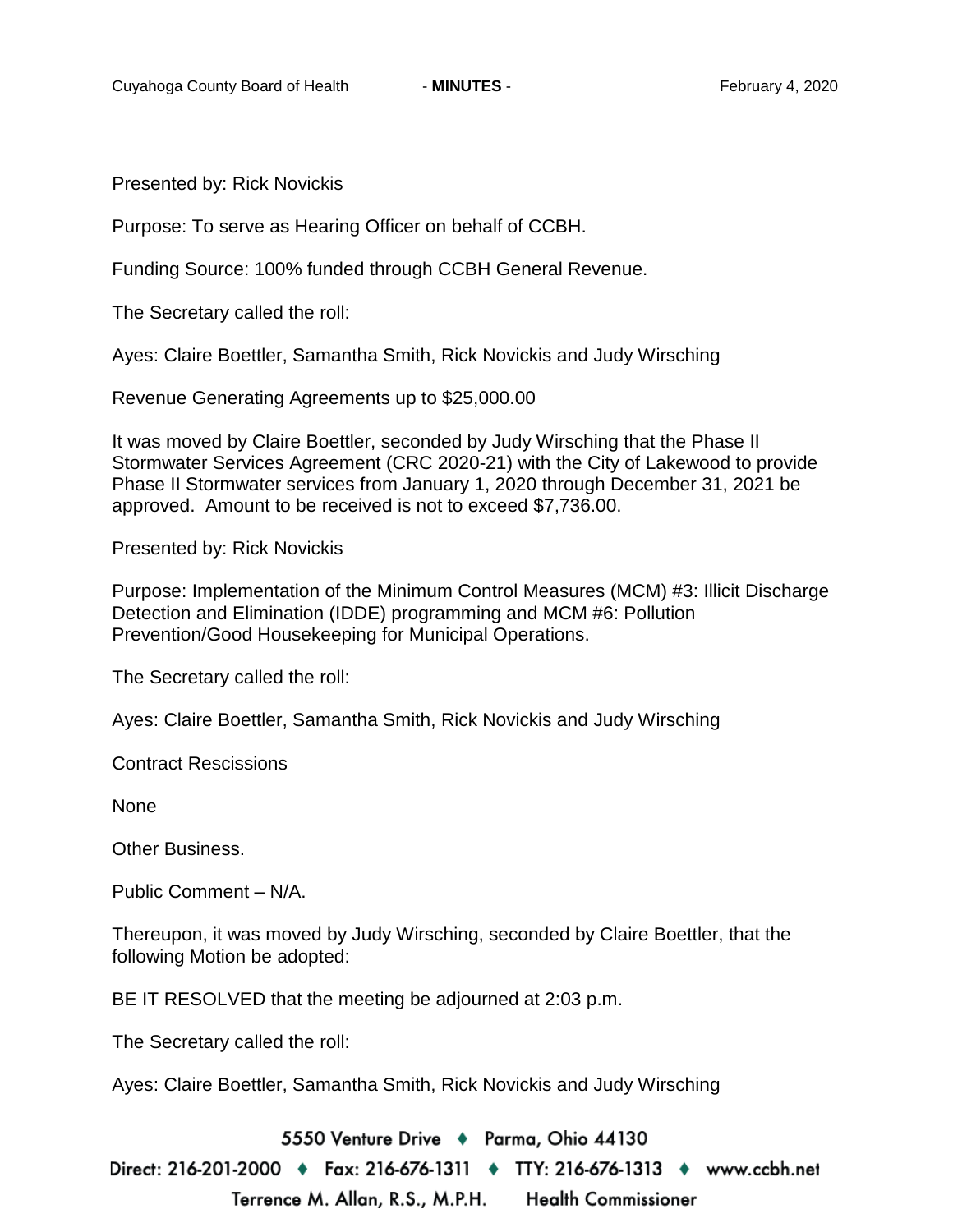$26$ 

Committee Chair

Clerk

5550 Venture Drive + Parma, Ohio 44130 Direct: 216-201-2000 • Fax: 216-676-1311 • TTY: 216-676-1313 • www.ccbh.net Terrence M. Allan, R.S., M.P.H. Health Commissioner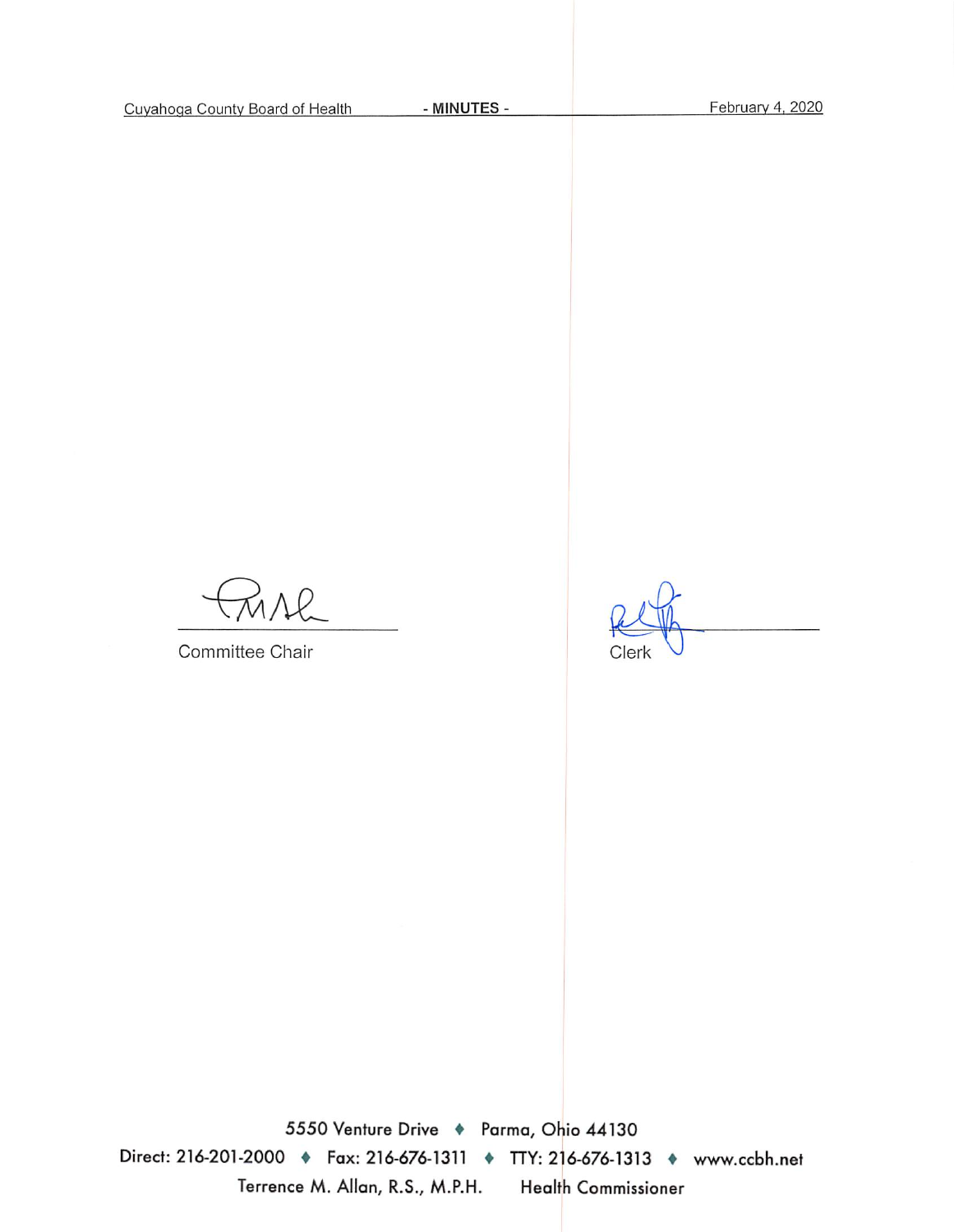# **Ryan White Part A Cleveland TGA Service Summary By Provider - FY2020- Proposed Services**

|                                             |             |             |                                                                    |             |             | Dept of Senior and Adult Senices (OSAS) |             |             | Feath of Prairies S of ideas of Lordin County |             |                     |             |                              |                                    |
|---------------------------------------------|-------------|-------------|--------------------------------------------------------------------|-------------|-------------|-----------------------------------------|-------------|-------------|-----------------------------------------------|-------------|---------------------|-------------|------------------------------|------------------------------------|
|                                             |             |             |                                                                    |             |             |                                         |             |             |                                               |             |                     |             |                              |                                    |
|                                             |             |             |                                                                    |             |             |                                         |             |             |                                               |             |                     |             |                              |                                    |
|                                             |             |             |                                                                    |             |             |                                         |             |             |                                               |             |                     |             |                              |                                    |
|                                             |             |             | Allow rightforce of Greater Cleveland<br>MDS Healthcare Foundation |             |             | Clevelation Critic Foundation           |             |             |                                               |             | Metapholical Center |             | Neighborrow Francis Practice | Limited styl Mosquals of Chevaland |
|                                             |             |             |                                                                    |             |             |                                         |             |             |                                               |             |                     |             |                              |                                    |
|                                             |             |             |                                                                    |             |             |                                         |             |             |                                               | Mercyteath  |                     |             |                              | Signature Health                   |
| <b>Core Services</b>                        |             |             |                                                                    |             |             |                                         |             |             |                                               |             |                     |             |                              |                                    |
| Early Intervention Services (EIS)           |             |             | $\mathbf X$                                                        | $\mathbf X$ |             | $\mathbf X$                             |             |             |                                               | $\mathbf X$ |                     |             | $\mathbf X$                  | $\mathbf X$                        |
| <b>HIPCSA</b>                               |             |             |                                                                    |             |             |                                         |             |             |                                               |             |                     |             |                              |                                    |
| Home and Community-Based Health Services    |             |             |                                                                    |             | $\mathbf X$ |                                         |             |             |                                               |             |                     |             |                              |                                    |
| Home Health Care                            |             |             |                                                                    |             | $\mathbf X$ |                                         |             |             |                                               |             |                     |             |                              |                                    |
| Medical Case Management                     |             | $\mathbf X$ | $\mathbf X$                                                        | $\mathbf X$ |             |                                         |             |             | $\mathbf X$                                   | $\mathbf X$ | $\mathbf X$         | $\mathbf X$ | $\mathbf X$                  | $\mathbf X$                        |
| <b>Medical Nutrition Therapy</b>            |             |             |                                                                    |             |             |                                         |             |             |                                               | $\mathbf X$ |                     |             | $\mathbf X$                  | $\mathbf X$                        |
| Mental Health Services                      |             | $\mathbf X$ |                                                                    | $\mathbf X$ |             |                                         | $\mathbf X$ | $\mathbf X$ |                                               | $\mathbf X$ | $\mathbf X$         |             | $\mathbf X$                  | $\mathbf{X}$                       |
| Oral Health Care                            |             |             | $\mathbf{X}$                                                       |             |             |                                         |             |             |                                               | $\mathbf X$ |                     |             | $\mathbf X$                  | $\mathbf X$                        |
| Outpatient Ambulatory Health Services (OAHS | $\mathbf X$ |             | $\mathbf{X}$                                                       | $\mathbf X$ |             |                                         |             |             | $\mathbf X$                                   | $\mathbf X$ | $\mathbf X$         |             | $\mathbf X$                  | $\mathbf X$                        |
| <b>Support Services</b>                     |             |             |                                                                    |             |             |                                         |             |             |                                               |             |                     |             |                              |                                    |
| <b>Emergency Financial Assistance</b>       |             |             | $\mathbf X$                                                        | $\mathbf X$ |             |                                         |             |             |                                               | $\mathbf X$ | $\mathbf{X}$        |             | $\mathbf X$                  | $\mathbf X$                        |
| Food Bank / Home Delivered Meals            |             | $\mathbf X$ |                                                                    |             |             |                                         |             |             |                                               |             |                     | $\mathbf X$ |                              |                                    |
| <b>Medical Transportation</b>               |             | $\mathbf X$ | $\mathbf X$                                                        | $\mathbf X$ |             | $\mathbf X$                             |             | $\mathbf X$ | $\mathbf X$                                   | $\mathbf X$ | $\mathbf X$         | $\mathbf X$ | $\mathbf X$                  | $\mathbf X$                        |
| Non-medical Case Management Services        |             | $\mathbf X$ |                                                                    | $\mathbf X$ |             |                                         |             |             |                                               | $\mathbf X$ |                     | $\mathbf X$ | $\mathbf X$                  |                                    |
| <b>Other Professional Services</b>          |             |             |                                                                    |             |             |                                         |             |             |                                               |             |                     | $\mathbf X$ |                              |                                    |
| <b>Psychosocial Support Services</b>        |             |             |                                                                    | $\mathbf X$ |             |                                         |             |             | $\mathbf X$                                   | $\mathbf X$ |                     |             | $\mathbf X$                  | $\mathbf{X}$                       |



Updated 3-15-19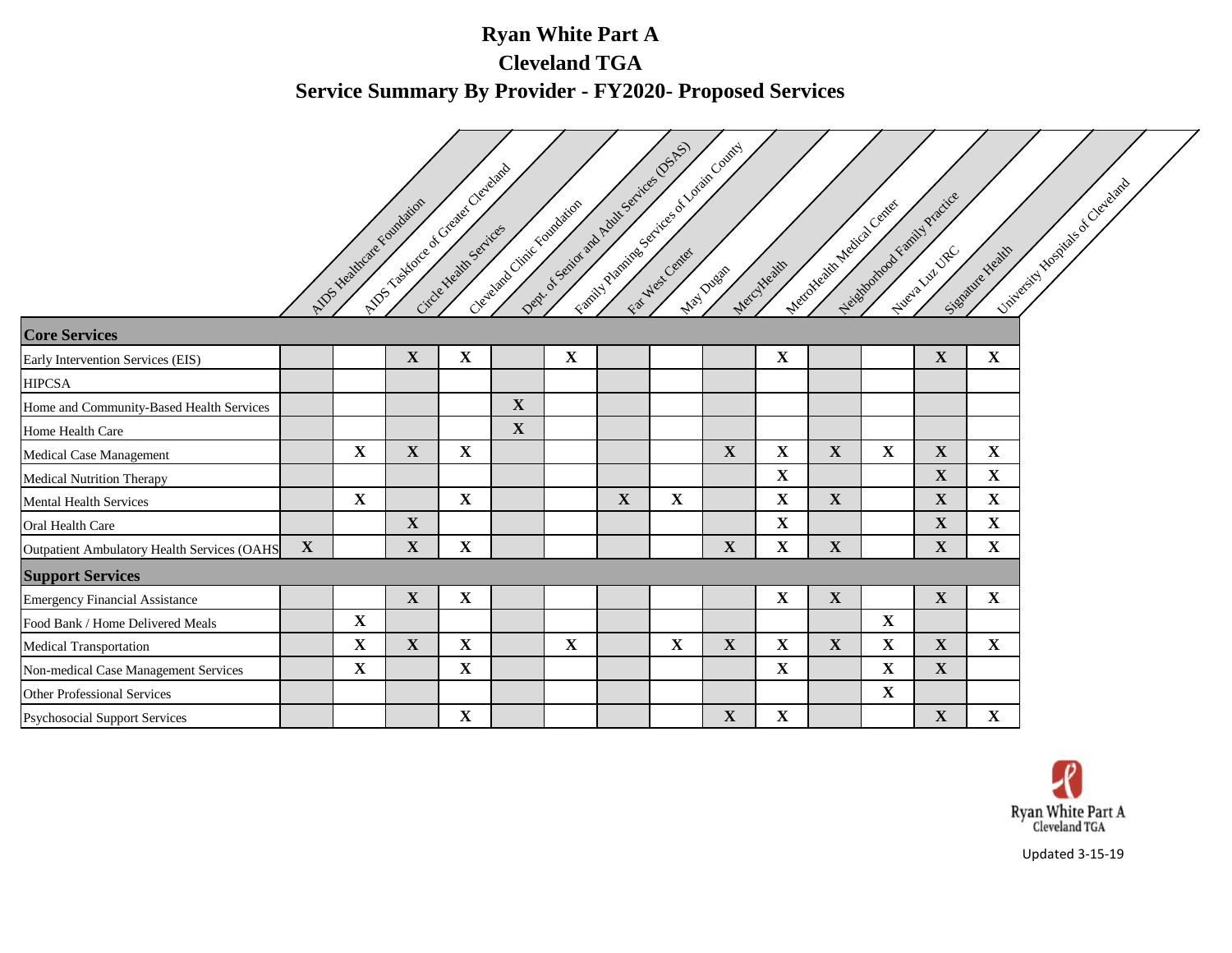#### **RFP RESULTS**

**Program:** Solid Waste<br> **Title:** Silver Oak La **Title:** Silver Oak Landfill Closure<br> **RFP No:** RFP # 2020-01 **RFP No:** RFP # 2020-01 **CRC No:** 

**The following quotes were opened on:** 02/04/2020 @11:20pm<br>Opened by: Wedad Alhamwi **Opened by:** Wedad Alhamwi<br> **Logged in by:** Network Contract Contract Contract Contract Contract Contract Contract Contract Contract Contract Contract Contract Contract Contract Contract Contract Contract Contract Contract

**Logged in by:** Judy Wirsching

| <b>NAME OF CONTRACTOR</b> | <b>RECEIVED</b> | <b>QUOTE</b> |
|---------------------------|-----------------|--------------|
| No Bids Received          |                 |              |
|                           |                 |              |
|                           |                 |              |
|                           |                 |              |
|                           |                 |              |
|                           |                 |              |
|                           |                 |              |

**Recommended award:** 

**Brief Justification:**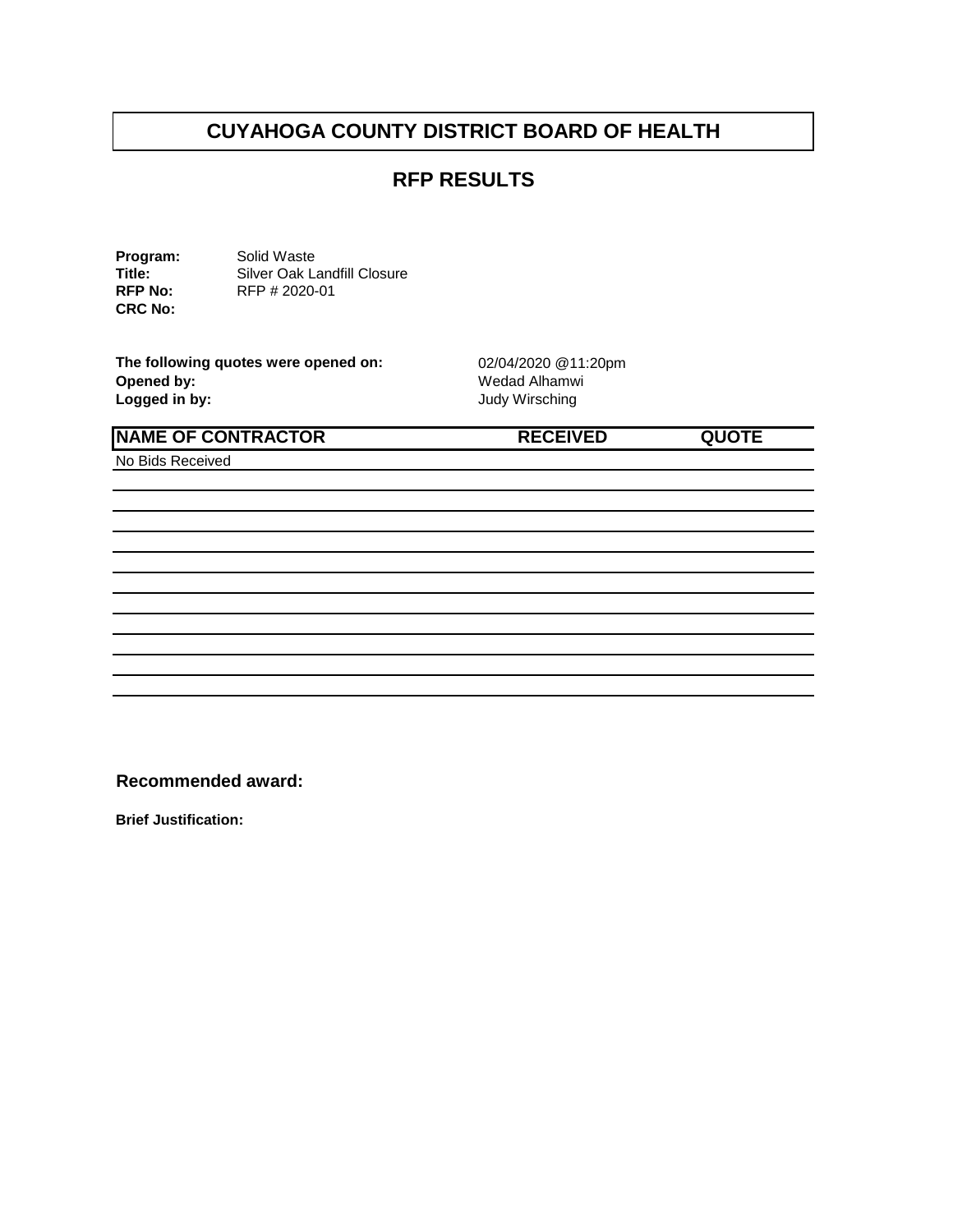#### **RFP RESULTS**

**Program:** HIV Prevention Grant<br> **Title:** HIV Prevention Grant **Title:** HIV Prevention Grant<br> **RFP No:** RFP # 2020-02 **RFP No:** RFP # 2020-02 **CRC No:** 

**The following quotes were opened on:** 02/04/2020 @11:21pm<br> **Opened by:** Wedad Alhamwi & Meli **Opened by: Opened by: Wedad Alhamwi & Melissa Rodrigo**<br> **Logged in by: Wedad Alhamwi & Melissa Rodrigo** 

**Logged in by:** Judy Wirsching

| <b>NAME OF CONTRACTOR</b>                     | <b>RECEIVED</b>    | <b>QUOTE</b> |
|-----------------------------------------------|--------------------|--------------|
| Care Alliance                                 | 02/04/20 @ 9:07 am | \$42,930.80  |
| Cleveland Treatment Center, Inc.              | 02/03/20 @ 2:18 pm | \$131,149.00 |
| Aids Taskforce of Greater Cleveland           | 02/03/20 @ 3:40 pm | \$149,447.00 |
| <b>Cleveland Clinic</b>                       | 02/03/20 @ 8:37 am | \$97,616.75  |
| <b>Cleveland Clinic</b>                       | 02/04/20 @ 8:27 am | \$101,283.00 |
| Lorain County Public Health                   | 02/03/20 @ 4:03 pm | \$149,000.00 |
| Aids Health Care Foundation                   | 02/03/20 @ 3:37 pm | \$284,006.00 |
| Aids Funding Collaborative                    | 02/03/20 @ 3:57 pm | \$50,000.00  |
| Medina County Health Department               | 02/04/20 @ 8:54 am | \$30,473.40  |
| Northern Ohio Recovery Association (N.O.R.A.) | 02/03/20 @ 3:07 pm | \$70,000.00  |
| Circle Health                                 | 02/04/20 @ 9:22 am | \$150,000.00 |
| Signature Health                              | 02/04/20 @ 8:44 am | \$158,110.00 |

#### **Recommended award:**

**Brief Justification:**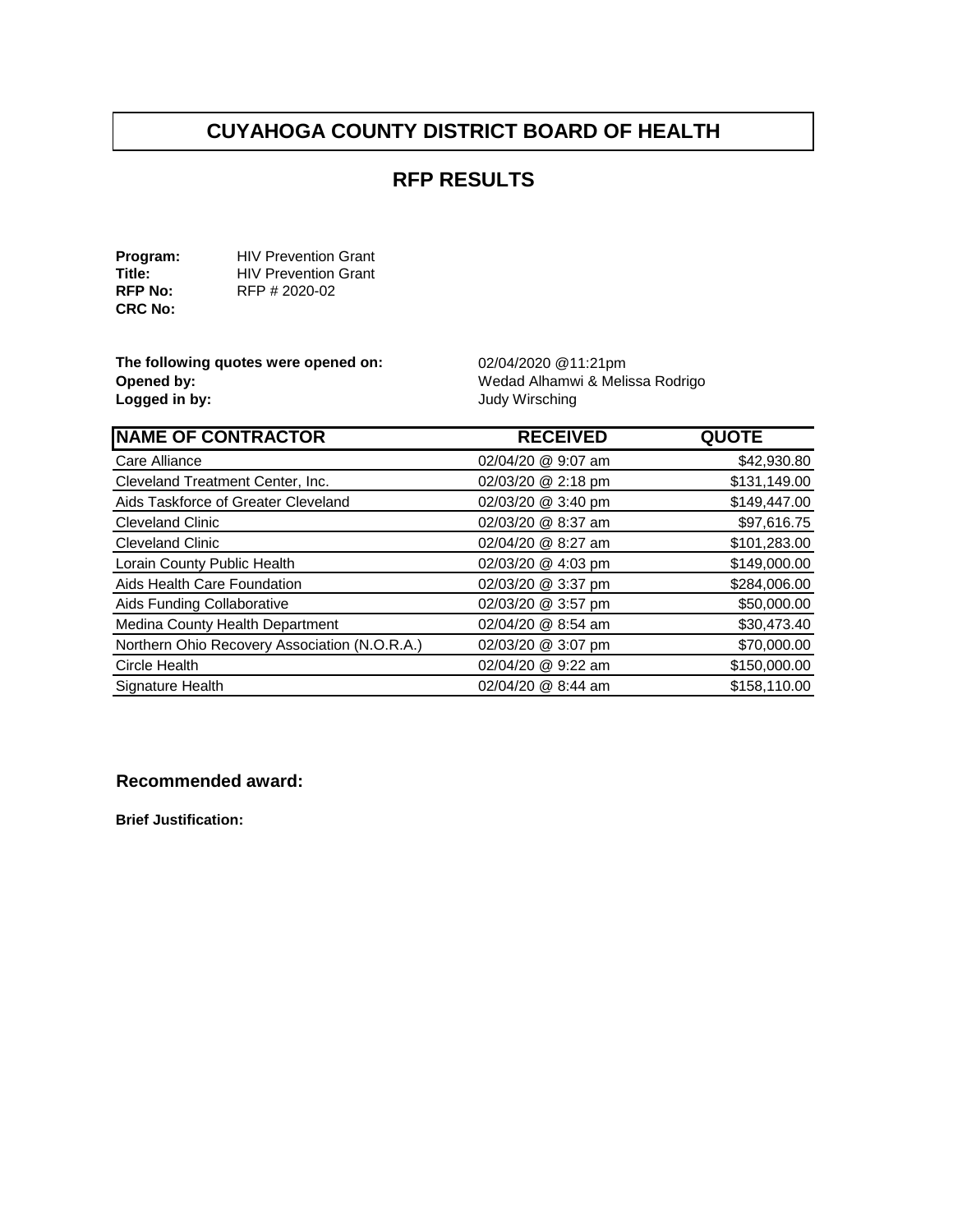#### **QUOTE RESULTS**

#### **Project Address Name: Address: City,State, Zip:** Lakewood, OH 44107 **CRC No:** CRC 2020-13 John Pana 1634 Larchmont, Up & Dn

**The following quotes were received and opened:**

| <b>NAME OF CONTRACTOR</b>       | <b>QUOTE</b> | <b>LEAD</b>      | H <sub>H</sub> | <b>MATCH</b> |
|---------------------------------|--------------|------------------|----------------|--------------|
| American Builders & Applicators | \$26,375     | \$26,025         | \$350          | \$16,025     |
| <b>GHS</b>                      | \$29,600     | \$28,900         | \$700          | \$18,900     |
| Paragon                         | \$27,985     | \$26,760         | \$1,225        | \$16,760     |
| <b>TNT Construction</b>         | \$30,650     | \$29,900         | \$750          | \$19,900     |
|                                 |              |                  |                |              |
|                                 |              |                  |                |              |
|                                 |              |                  |                |              |
|                                 |              |                  |                |              |
| <b>ESTIMATE:</b>                | \$25,795.00  | 25,070.00<br>\$. | 725.00<br>S    |              |

**Recommended award:** American Builders & Applicators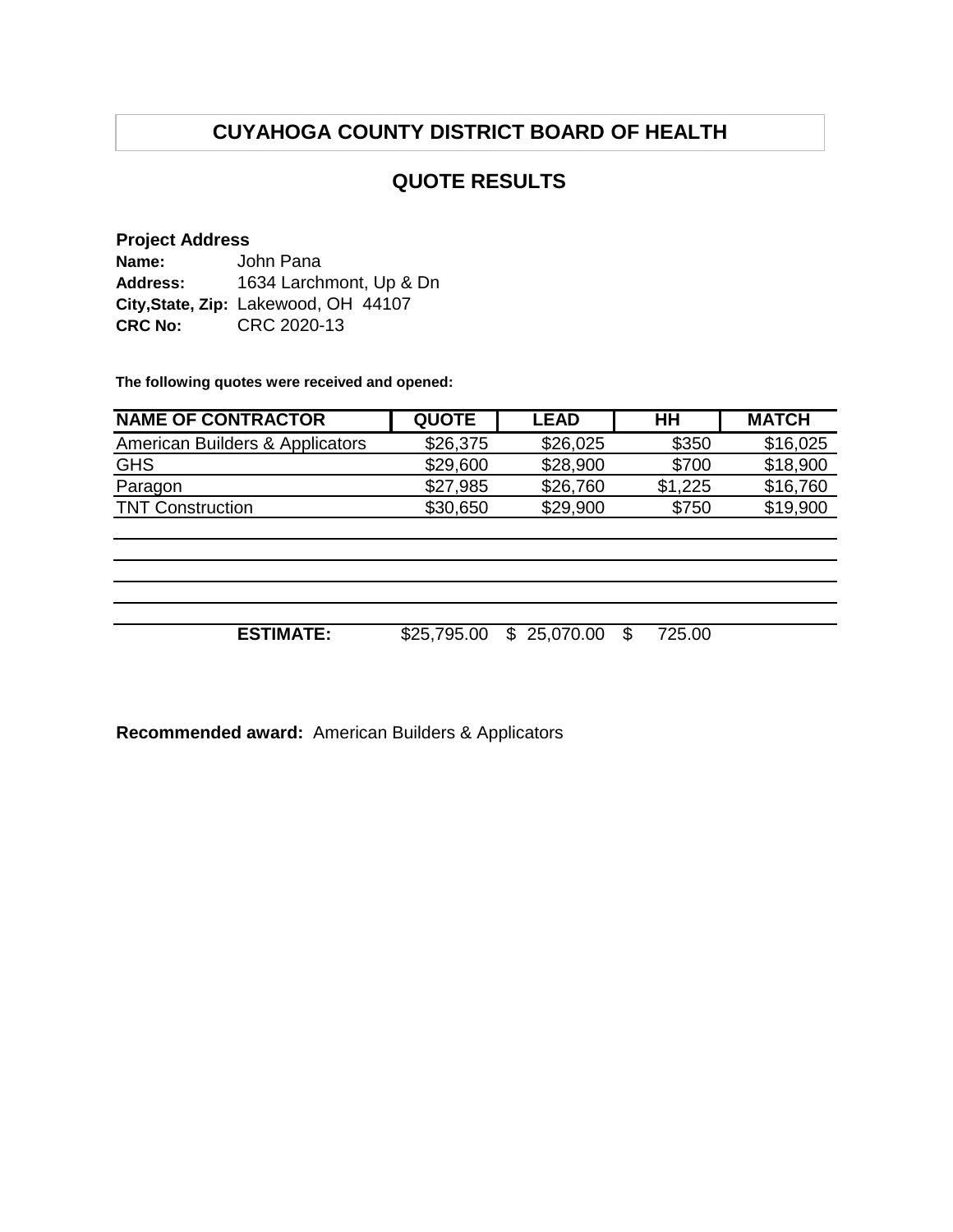#### **QUOTE RESULTS**

#### **Project Address**

| Name:          | Kelly Acoff                        |
|----------------|------------------------------------|
| Address:       | 23950 Glenbrook Blvd.              |
|                | City, State, Zip: Euclid, OH 44117 |
| <b>CRC No:</b> | CRC 2020-14                        |

**The following quotes were received and opened:**

| <b>NAME OF CONTRACTOR</b>                  | <b>QUOTE</b> | <b>LEAD</b> | HН      | <b>MATCH</b> |
|--------------------------------------------|--------------|-------------|---------|--------------|
| <b>American Builders &amp; Applicators</b> | \$8,830      | \$7,150     | \$1,680 | \$0          |
| <b>Green Home Solutions</b>                | \$10,000     | \$8,500     | \$1,500 | \$500        |
| Paragon                                    | \$7,455      | \$5,805     | \$1,650 | \$0          |
| <b>TNT Construction</b>                    | \$7,700      | \$6,350     | \$1,350 | \$0          |
|                                            |              |             |         |              |
|                                            |              |             |         |              |

**ESTIMATE:** \$9,125.00 \$ 7,275.00 \$ 1,850.00

**Recommended award:** Paragon CMS